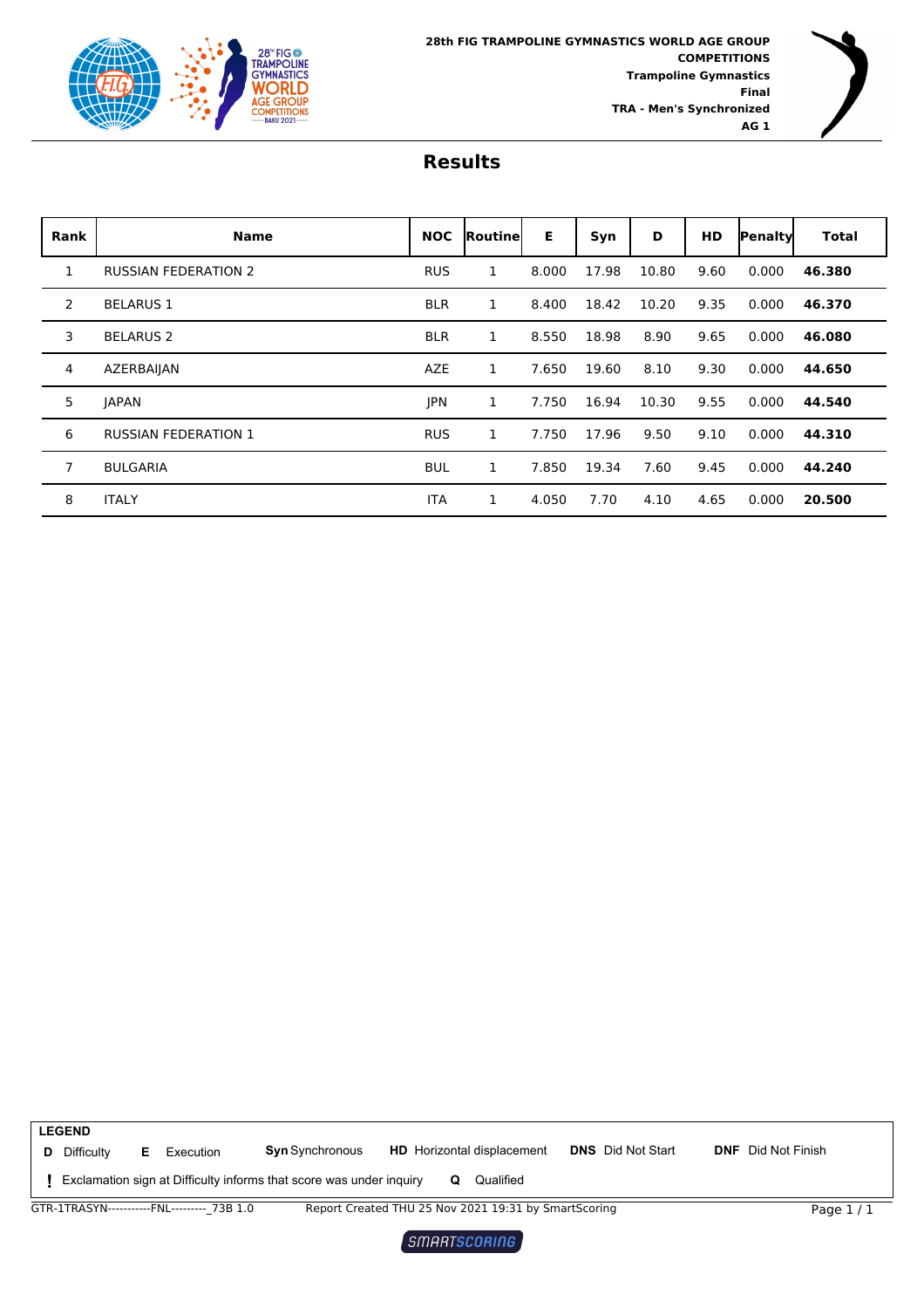



| <b>Rank</b>  | <b>Name</b>                 | <b>NOC</b> | <b>Routinel</b> | Е     | Syn   | D     | <b>HD</b> | Penalty | <b>Total</b> |
|--------------|-----------------------------|------------|-----------------|-------|-------|-------|-----------|---------|--------------|
| $\mathbf{1}$ | <b>BELARUS</b>              | <b>BLR</b> | 1               | 8.200 | 19.10 | 8.90  | 9.55      | 0.000   | 45.750       |
| 2            | <b>RUSSIAN FEDERATION 2</b> | <b>RUS</b> | 1               | 7.600 | 18.16 | 10.60 | 9.20      | 0.000   | 45.560       |
| 3            | <b>GERMANY</b>              | <b>GER</b> | 1               | 8.300 | 19.24 | 8.20  | 9.65      | 0.000   | 45.390       |
| 4            | <b>BULGARIA 1</b>           | <b>BUL</b> | 1               | 8.250 | 19.12 | 7.30  | 9.60      | 0.000   | 44.270       |
| 5            | <b>JAPAN</b>                | <b>JPN</b> | 1               | 8.150 | 18.78 | 7.60  | 9.40      | 0.000   | 43.930       |
| 6            | <b>BULGARIA 2</b>           | <b>BUL</b> | 1               | 8.050 | 18.78 | 7.60  | 9.20      | 0.000   | 43.630       |
| 7            | <b>ITALY</b>                | <b>ITA</b> | 1               | 8.500 | 17.42 | 8.10  | 9.20      | 0.000   | 43.220       |
| 8            | <b>GEORGIA</b>              | GEO        | 1               | 1.750 | 3.20  | 1.30  | 2.00      | 0.000   | 8.250        |



 $SMRRTSCORING$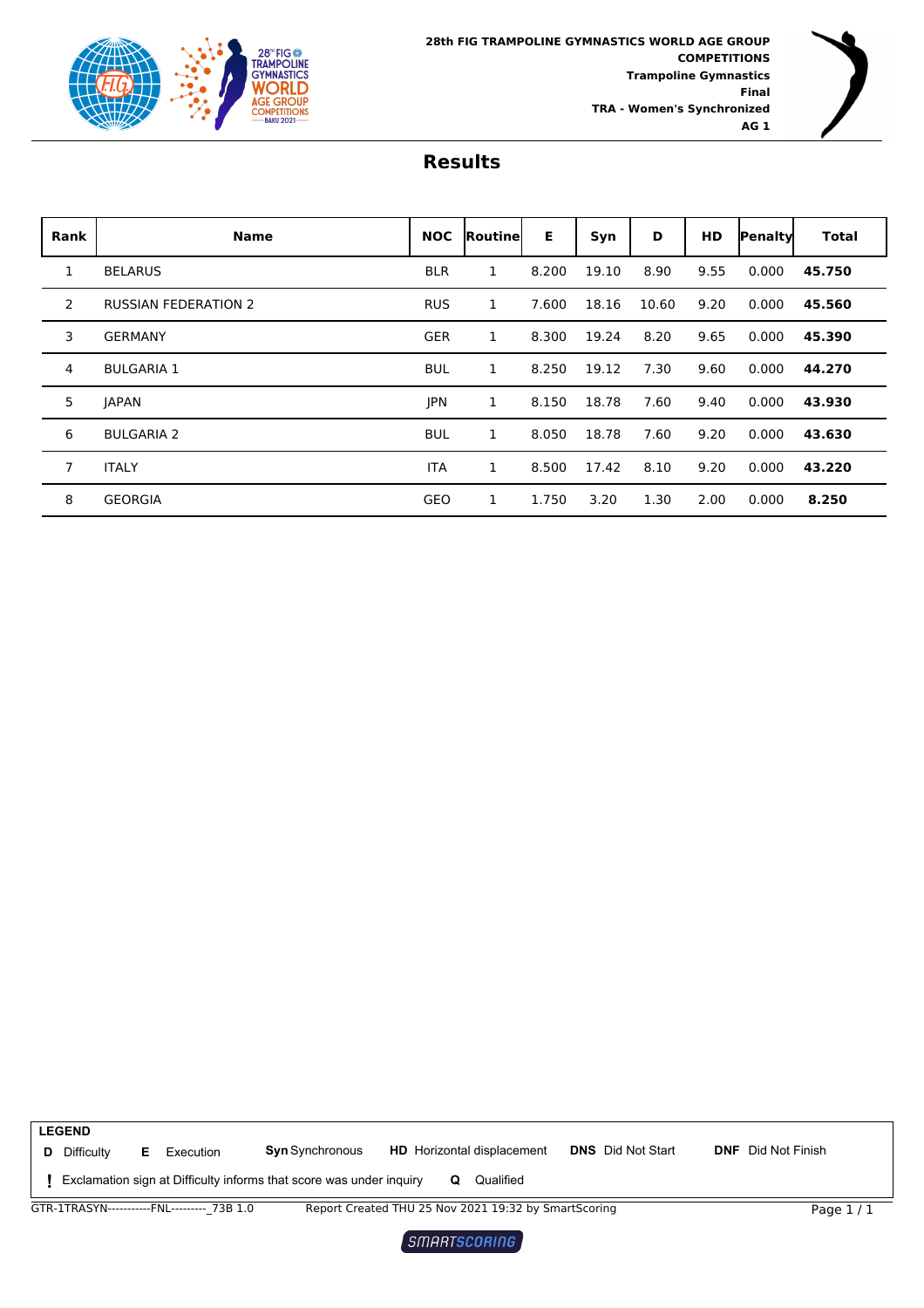



| Rank | <b>Name</b>                 | <b>NOC</b> | <b>Routinel</b> | Е     | Syn   | D     | <b>HD</b> | Penalty | <b>Total</b> |
|------|-----------------------------|------------|-----------------|-------|-------|-------|-----------|---------|--------------|
| 1    | UNITED STATES 2             | <b>USA</b> | 1               | 7.650 | 18.22 | 11.20 | 9.40      | 0.000   | 46.470       |
| 2    | <b>RUSSIAN FEDERATION 2</b> | <b>RUS</b> | 1               | 7.600 | 16.88 | 12.10 | 9.35      | 0.000   | 45.930       |
| 3    | <b>GREAT BRITAIN</b>        | <b>GBR</b> | 1               | 7.800 | 18.22 | 10.50 | 9.25      | 0.000   | 45.770       |
| 4    | <b>BELGIUM</b>              | <b>BEL</b> | 1               | 7.900 | 18.06 | 8.70  | 9.60      | 0.000   | 44.260       |
| 5    | <b>GERMANY</b>              | <b>GER</b> | 1               | 7.650 | 16.78 | 9.50  | 9.05      | 0.000   | 42.980       |
| 6    | AZERBAIJAN 2                | <b>AZE</b> | 1               | 5.800 | 13.68 | 7.70  | 6.65      | 0.000   | 33.830       |
| 7    | <b>RUSSIAN FEDERATION 1</b> | <b>RUS</b> | 1               | 3.300 | 6.50  | 3.80  | 3.40      | 0.000   | 17.000       |
| 8    | <b>BULGARIA</b>             | <b>BUL</b> | 1               | 0.750 | 1.90  | 1.70  | 0.95      | 0.000   | 5.300        |

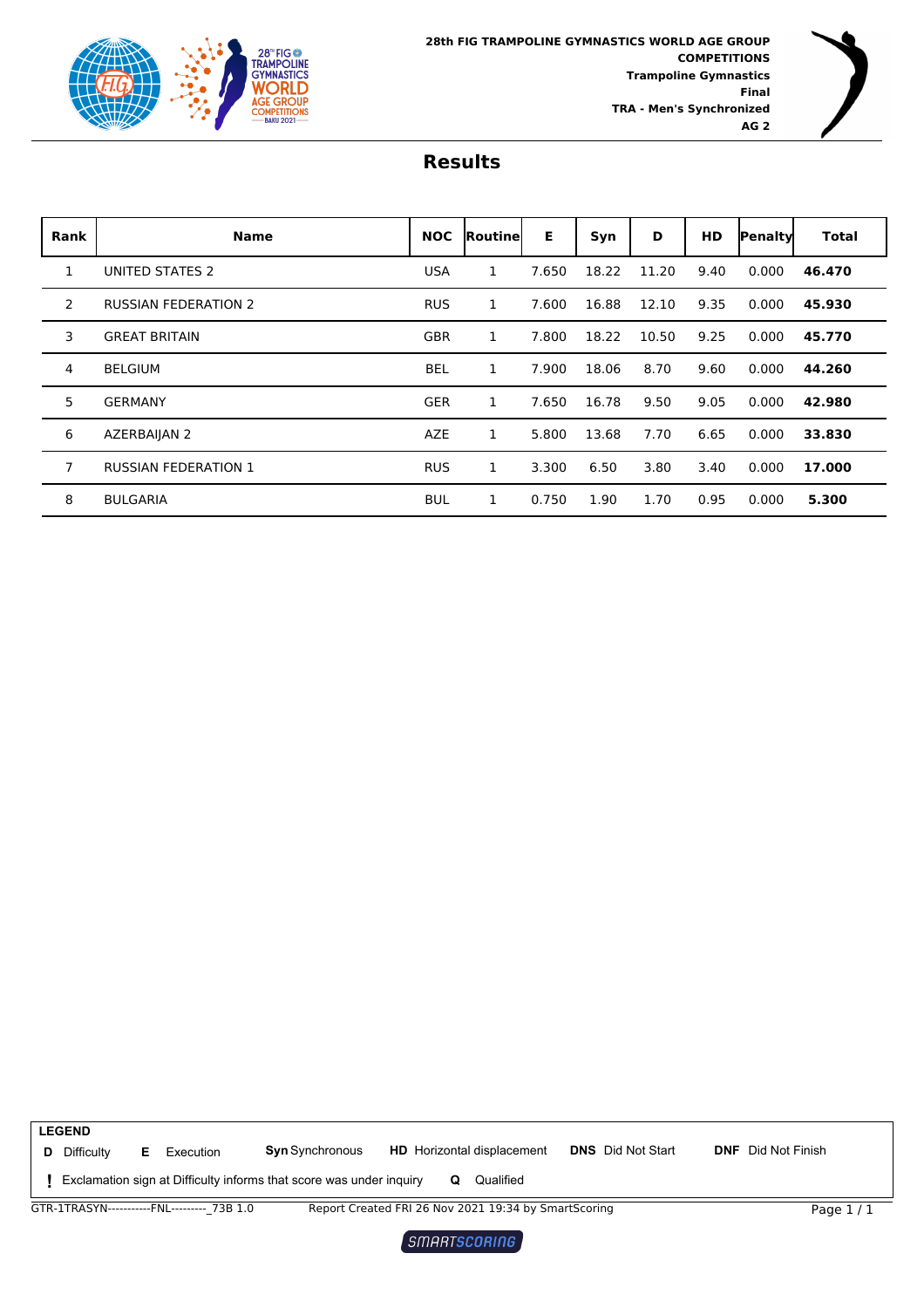



| Rank | <b>Name</b>                 | <b>NOC</b> | <b>Routinel</b> | Е     | Syn   | D     | <b>HD</b> | Penalty | <b>Total</b> |
|------|-----------------------------|------------|-----------------|-------|-------|-------|-----------|---------|--------------|
| 1    | <b>RUSSIAN FEDERATION 2</b> | <b>RUS</b> | 1               | 8.100 | 18.56 | 10.60 | 9.50      | 0.000   | 46.760       |
| 2    | <b>GEORGIA</b>              | <b>GEO</b> | 1               | 8.200 | 19.30 | 8.20  | 9.55      | 0.000   | 45.250       |
| 3    | <b>UNITED STATES 1</b>      | <b>USA</b> | 1               | 7.250 | 18.94 | 9.50  | 9.10      | 0.000   | 44.790       |
| 4    | <b>NETHERLANDS 2</b>        | <b>NED</b> | 1               | 7.200 | 18.38 | 9.40  | 9.35      | 0.000   | 44.330       |
| 5    | <b>BRAZIL</b>               | <b>BRA</b> | 1               | 7.600 | 18.74 | 8.10  | 9.55      | 0.000   | 43.990       |
| 6    | <b>FRANCE</b>               | <b>FRA</b> | 1               | 8.100 | 17.72 | 7.90  | 9.40      | 0.000   | 43.120       |
| 7    | <b>GERMANY 1</b>            | <b>GER</b> | 1               | 7.600 | 16.76 | 8.20  | 9.50      | 0.000   | 42.060       |
| 8    | JAPAN <sub>2</sub>          | JPN        | 1               | 6.100 | 10.82 | 8.50  | 7.10      | 0.000   | 32.520       |

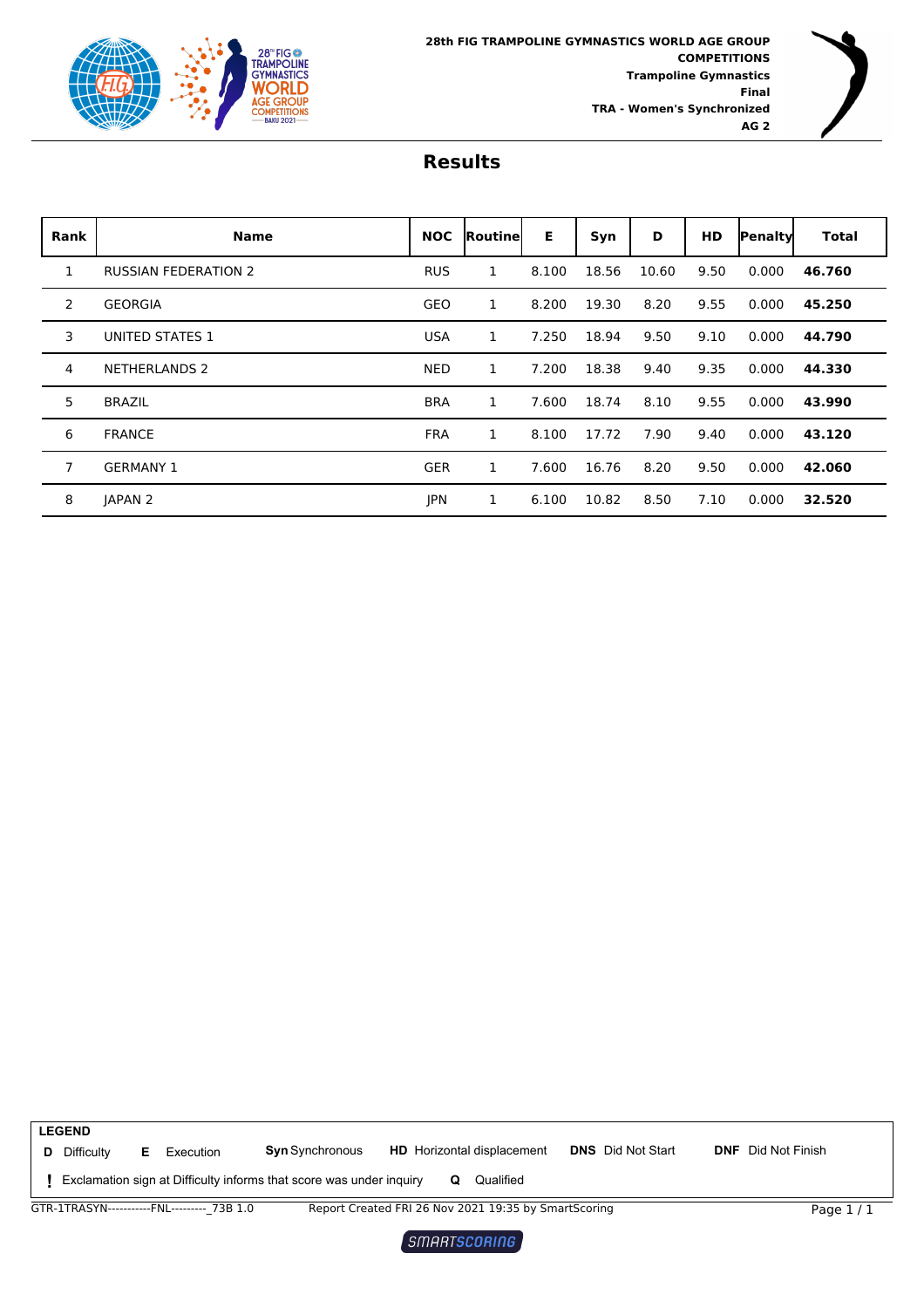



| Rank | <b>Name</b>                 | <b>NOC</b> | Routinel | Е     | Syn   | D     | <b>HD</b> | Penaltyl | Total  |
|------|-----------------------------|------------|----------|-------|-------|-------|-----------|----------|--------|
| 1    | <b>BELARUS</b>              | <b>BLR</b> | 1        | 8.300 | 18.58 | 12.30 | 9.45      | 0.000    | 48.630 |
| 2    | <b>RUSSIAN FEDERATION 2</b> | <b>RUS</b> | 1        | 8.000 | 17.12 | 13.80 | 9.50      | 0.000    | 48.420 |
| 3    | <b>JAPAN 1</b>              | JPN        | 1        | 8.200 | 17.16 | 12.70 | 9.80      | 0.000    | 47.860 |
| 4    | <b>ITALY</b>                | <b>ITA</b> | 1        | 7.350 | 18.28 | 10.70 | 9.55      | 0.000    | 45.880 |
| 5    | <b>CZECH REPUBLIC</b>       | <b>CZE</b> | 1        | 7.550 | 17.74 | 10.50 | 9.45      | 0.000    | 45.240 |
| 6    | <b>UKRAINE</b>              | <b>UKR</b> | 1        | 7.150 | 14.90 | 11.20 | 9.30      | 0.000    | 42.550 |
|      | <b>JAPAN 2</b>              | JPN        | 1        | 3.200 | 7.46  | 4.60  | 3.45      | 0.000    | 18.710 |
| 8    | <b>DENMARK</b>              | <b>DEN</b> | 1        | 0.700 | 1.88  | 1.50  | 0.95      | 0.000    | 5.030  |

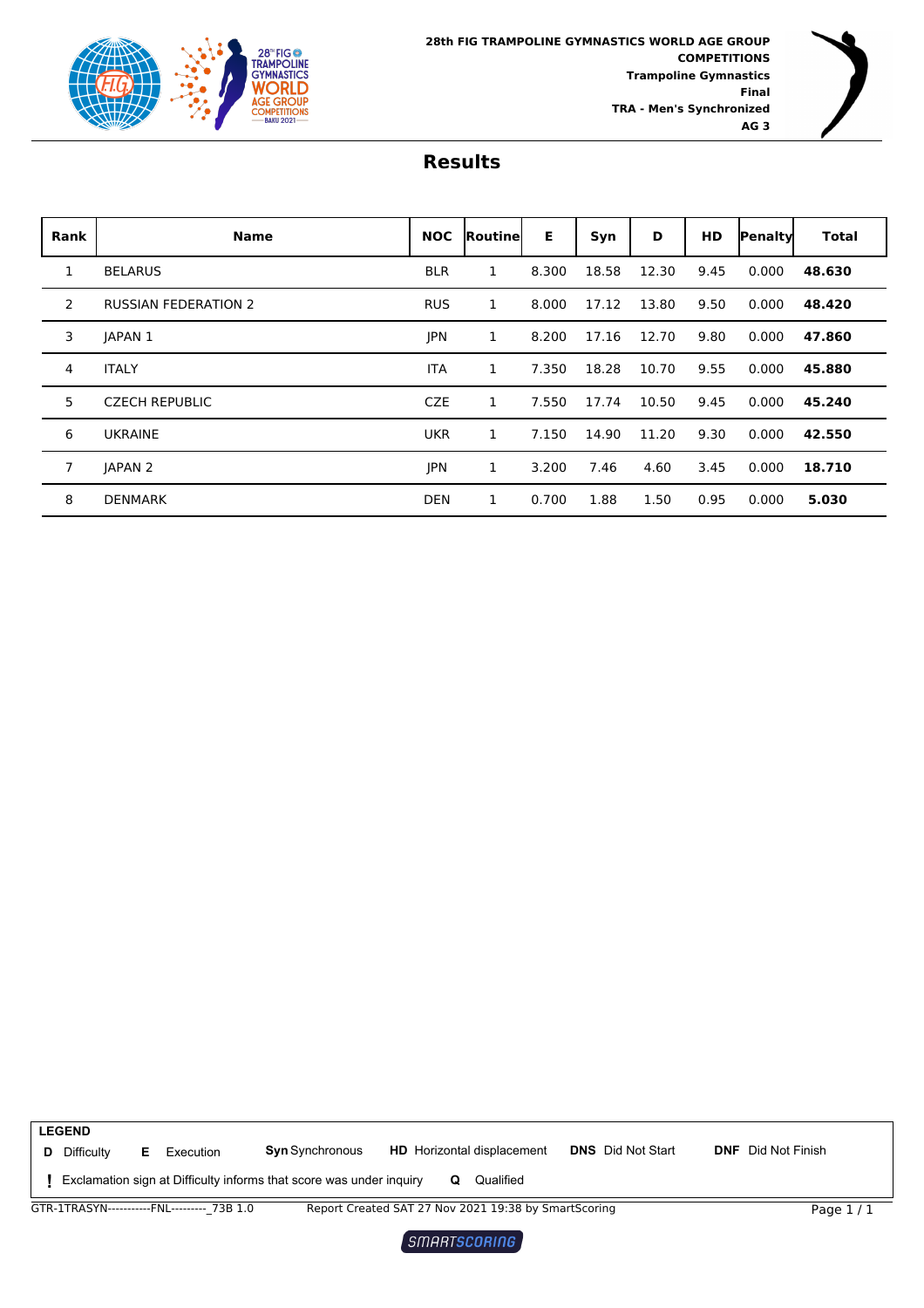



| Rank         | <b>Name</b>                 | <b>NOC</b> | <b>Routinel</b> | Е     | Syn   | D     | <b>HD</b> | Penaltyl | Total  |
|--------------|-----------------------------|------------|-----------------|-------|-------|-------|-----------|----------|--------|
| $\mathbf{1}$ | <b>RUSSIAN FEDERATION 1</b> | <b>RUS</b> | 1               | 8.100 | 19.30 | 11.20 | 9.40      | 0.000    | 48.000 |
| 2            | <b>BELARUS</b>              | <b>BLR</b> | 1               | 8.000 | 18.58 | 11.50 | 9.10      | 0.000    | 47.180 |
| 3            | <b>GERMANY 2</b>            | <b>GER</b> | 1               | 8.050 | 18.16 | 9.70  | 9.35      | 0.000    | 45.260 |
| 4            | <b>TURKEY</b>               | <b>TUR</b> | 1               | 8.200 | 19.04 | 8.10  | 9.10      | 0.000    | 44.440 |
| 5            | <b>BULGARIA 1</b>           | <b>BUL</b> | 1               | 8.250 | 18.14 | 8.50  | 9.35      | 0.000    | 44.240 |
| 6            | <b>RUSSIAN FEDERATION 2</b> | <b>RUS</b> | 1               | 7.950 | 15.80 | 11.30 | 9.15      | 0.000    | 44.200 |
| 7            | <b>GERMANY 1</b>            | <b>GER</b> | 1               | 7.700 | 16.26 | 9.10  | 9.25      | 0.000    | 42.310 |
| 8            | JAPAN <sub>2</sub>          | <b>JPN</b> | 1               | 6.700 | 15.04 | 8.50  | 6.95      | 0.000    | 37.190 |

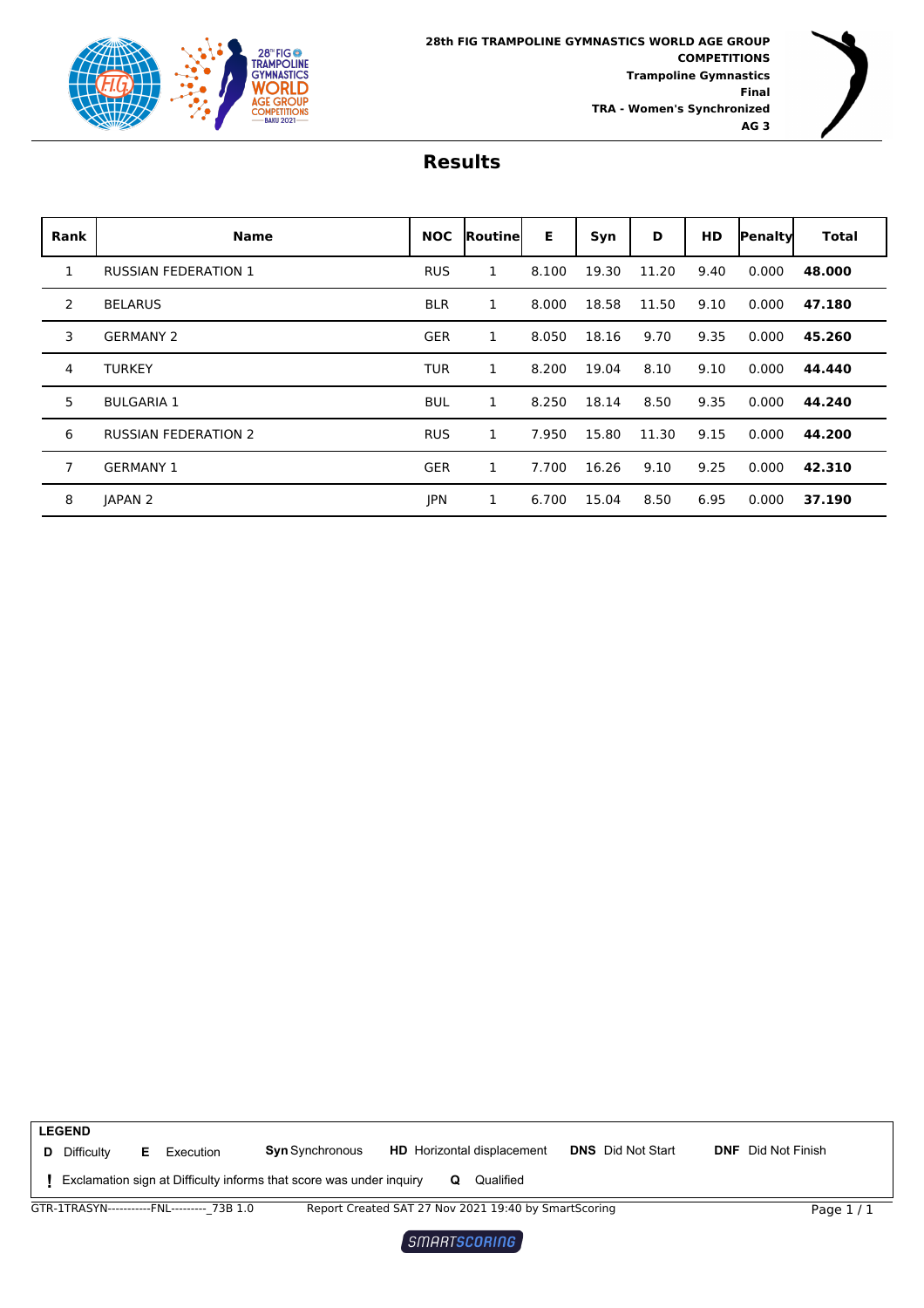



| Rank | <b>Name</b>                 | <b>NOC</b> | <b>Routinel</b> | E.    | Syn   | D     | <b>HD</b> | Penaltyl | Total  |
|------|-----------------------------|------------|-----------------|-------|-------|-------|-----------|----------|--------|
| 1    | <b>KAZAKHSTAN 2</b>         | <b>KAZ</b> | 1               | 7.950 | 18.46 | 14.20 | 9.30      | 0.000    | 49.910 |
| 2    | <b>FRANCE 1</b>             | <b>FRA</b> | 1               | 7.800 | 17.76 | 14.20 | 9.45      | 0.000    | 49.210 |
| 3    | <b>BELARUS 2</b>            | <b>BLR</b> | 1               | 7.750 | 16.70 | 14.80 | 9.40      | 0.000    | 48.650 |
| 4    | <b>BELARUS 1</b>            | <b>BLR</b> | 1               | 8.000 | 17.52 | 13.30 | 9.05      | 0.000    | 47.870 |
| 5    | UNITED STATES 1             | <b>USA</b> | 1               | 7.300 | 17.24 | 12.90 | 9.35      | 0.000    | 46.790 |
| 6    | <b>KAZAKHSTAN 1</b>         | <b>KAZ</b> | 1               | 7.400 | 16.56 | 13.50 | 9.10      | 0.000    | 46.560 |
| 7    | <b>NETHERLANDS 2</b>        | <b>NED</b> | 1               | 6.700 | 18.10 | 12.30 | 9.30      | 0.000    | 46.400 |
| 8    | <b>RUSSIAN FEDERATION 1</b> | <b>RUS</b> | 1               | 2.350 | 5.34  | 4.10  | 2.75      | 0.000    | 14.540 |